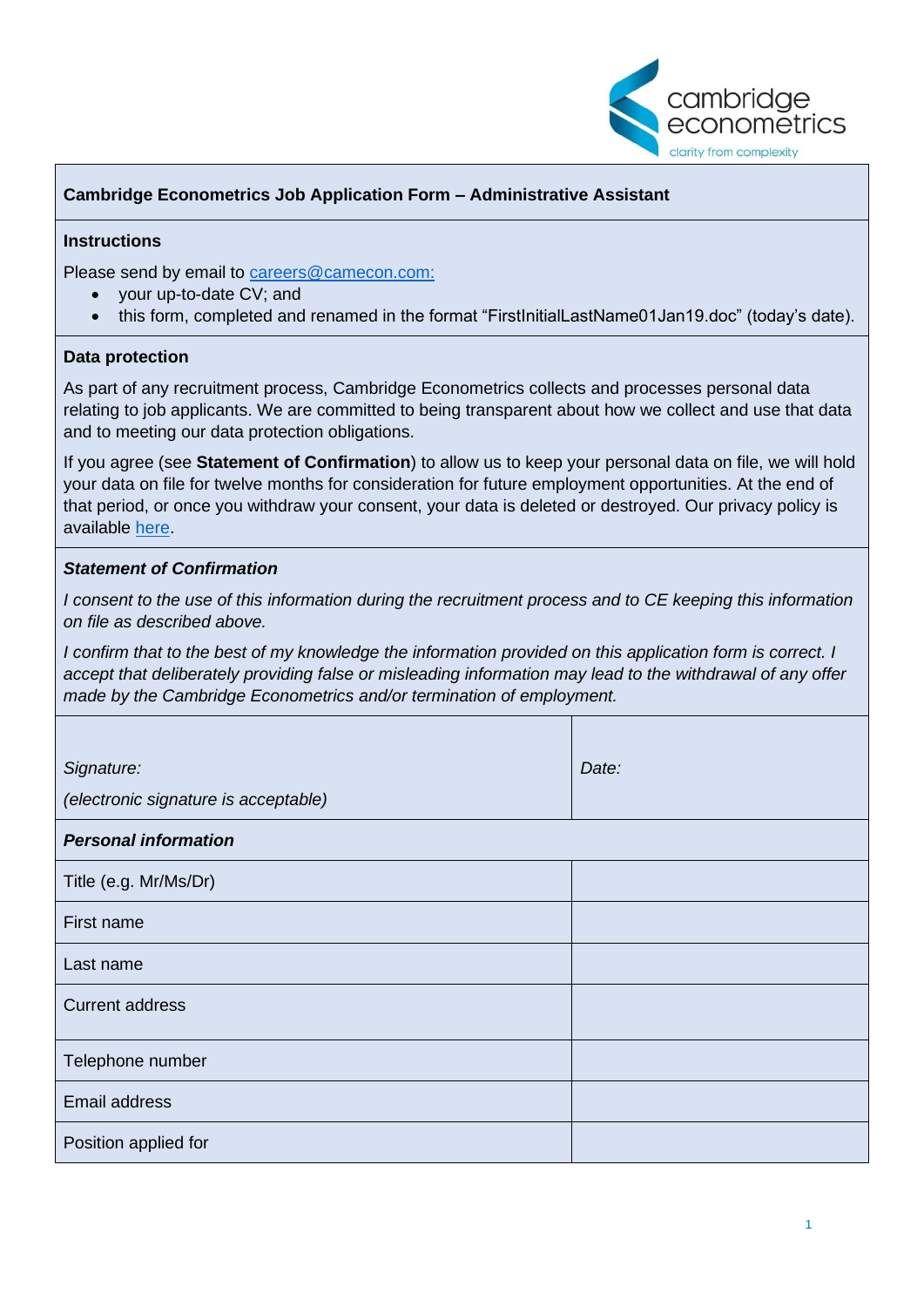| Date of application                                                                                                                                                        |  |  |  |
|----------------------------------------------------------------------------------------------------------------------------------------------------------------------------|--|--|--|
| How did you learn of this vacancy?<br>(state 'speculative application' if you are not responding to a<br>particular vacancy)?                                              |  |  |  |
| Date available for work<br>(or period of notice if you are presently in work)                                                                                              |  |  |  |
| Nationality                                                                                                                                                                |  |  |  |
| (If not a UK national) Do you currently have the right to work in<br>the UK and, if so, under what terms and until when? We may<br>check the information that you provide. |  |  |  |
| Administrative experience                                                                                                                                                  |  |  |  |
| List here and summarise 2-3 relevant processes that you have managed, which highlight your capabilities<br>in operational delivery of administrative functions:            |  |  |  |
| Type of initiative/process                                                                                                                                                 |  |  |  |
| How many staff included                                                                                                                                                    |  |  |  |
| Brief description of<br>initiative/processes and your<br>role                                                                                                              |  |  |  |
| Date                                                                                                                                                                       |  |  |  |
|                                                                                                                                                                            |  |  |  |
| Type of initiative/process                                                                                                                                                 |  |  |  |
| How many staff included                                                                                                                                                    |  |  |  |
| Brief description of<br>initiative/processes and your<br>role                                                                                                              |  |  |  |
| Date                                                                                                                                                                       |  |  |  |
|                                                                                                                                                                            |  |  |  |
| Type of initiative/process                                                                                                                                                 |  |  |  |
| How many staff included                                                                                                                                                    |  |  |  |
| Brief description of<br>initiative/processes and your<br>role                                                                                                              |  |  |  |
| Date                                                                                                                                                                       |  |  |  |
|                                                                                                                                                                            |  |  |  |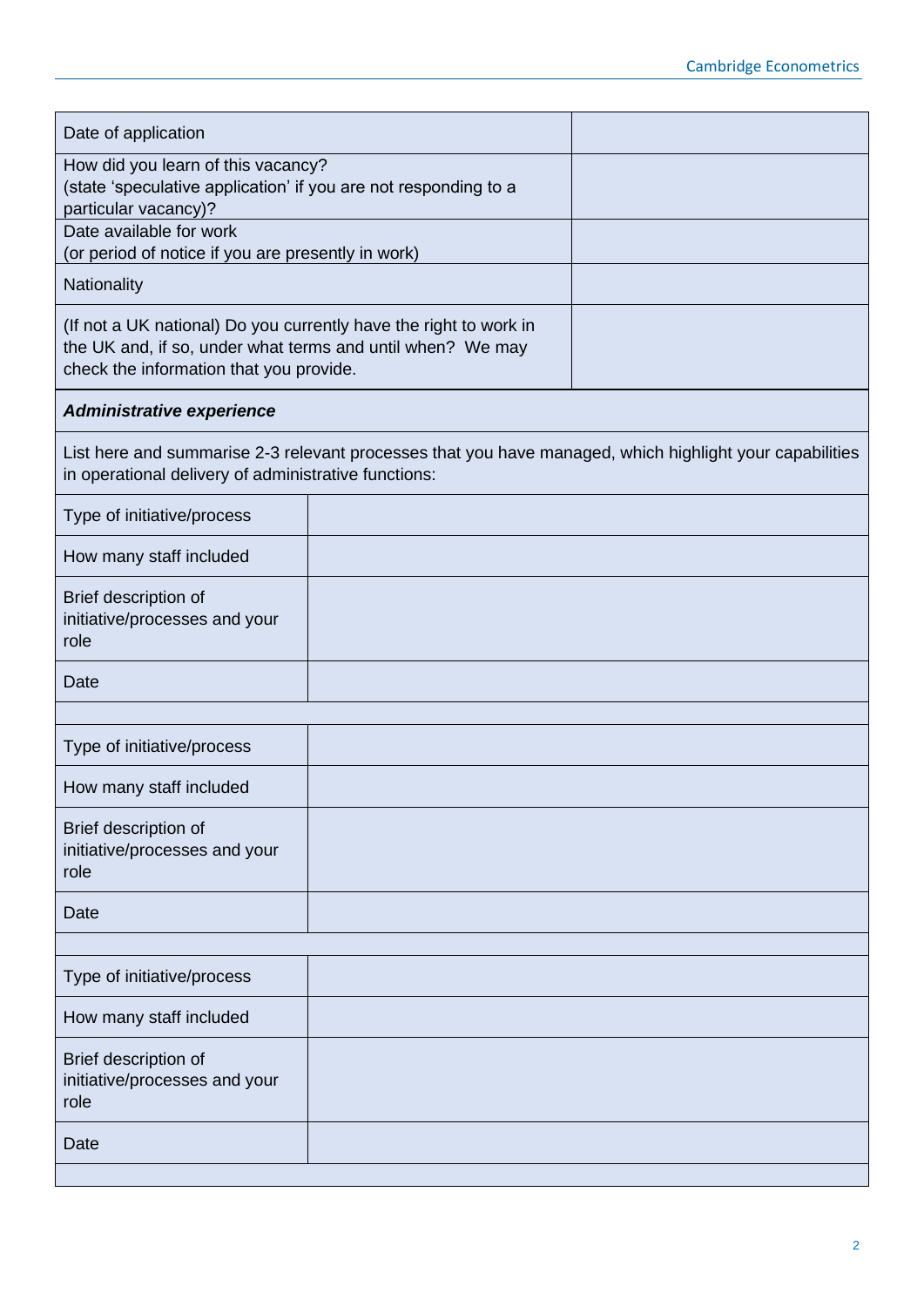| From the list above, select one<br>administrative process that you<br>worked on. In no more than<br>150 words, describe the<br>qualities that you have that<br>enabled you to fulfil this role<br>successfully.                                                                                                                                                                 |  |  |
|---------------------------------------------------------------------------------------------------------------------------------------------------------------------------------------------------------------------------------------------------------------------------------------------------------------------------------------------------------------------------------|--|--|
| <b>Interests</b>                                                                                                                                                                                                                                                                                                                                                                |  |  |
| List any wider interests or<br>activities that you think would<br>help us gain a fuller<br>appreciation of you.                                                                                                                                                                                                                                                                 |  |  |
| <b>Personal statement</b>                                                                                                                                                                                                                                                                                                                                                       |  |  |
| Please write a short statement (half a page to a page of A4) to tell us more about yourself. The key<br>things we want to know are covered in the listed questions, so please include these as headings and<br>provide responses to them. But you can also include anything you want to highlight about yourself that is<br>not self-evident from the rest of this application. |  |  |
| <b>Statement:</b>                                                                                                                                                                                                                                                                                                                                                               |  |  |
| What interests you most about working in Administration?                                                                                                                                                                                                                                                                                                                        |  |  |
| In what kind of organisation do you imagine yourself working in the future?                                                                                                                                                                                                                                                                                                     |  |  |
|                                                                                                                                                                                                                                                                                                                                                                                 |  |  |